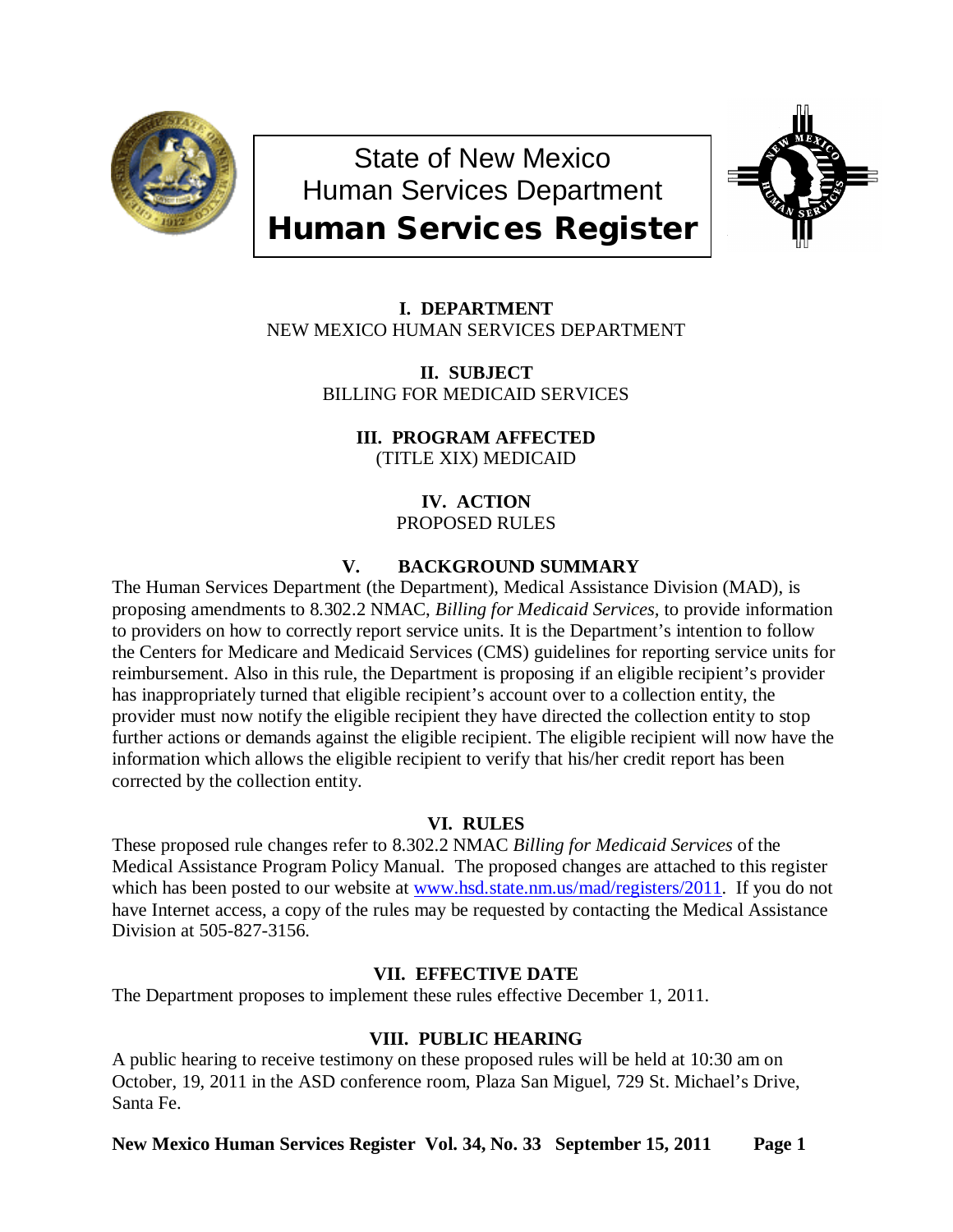If you are a person with a disability and you require this information in an alternative format or require a special accommodation to participate in the public hearing, please contact the Division toll free at 1-888-997-2583 and ask for extension 7-3156. In Santa Fe call 827-3156. The Department's TDD system may be accessed toll-free at 1-800-659-8331 or in Santa Fe by calling 827-3184. The Department requests at least ten (10) days advance notice to provide requested alternative formats and special accommodations.

Copies of all comments will be made available by the Medical Assistance Division upon request by providing copies directly to a requestor or by making them available on the MAD website or at a location within the county of the requestor.

## **IX. ADDRESS**

Interested persons may address written or recorded comments to:

Sidonie Squier, Secretary Human Services Department P.O. Box 2348 Santa Fe, New Mexico 87504-2348

These comments must be received no later than 5:00 p.m. on October 19, 2011. Written and recorded comments will be given the same consideration as oral comments made at the public hearing. Interested persons may also address comments via electronic mail to: Barbara.watkins@state.nm.us.

## **X. PUBLICATIONS**

Publication of these rules approved by:

SIDONIE SQUIER, SECRETARY HUMAN SERVICES DEPARTMENT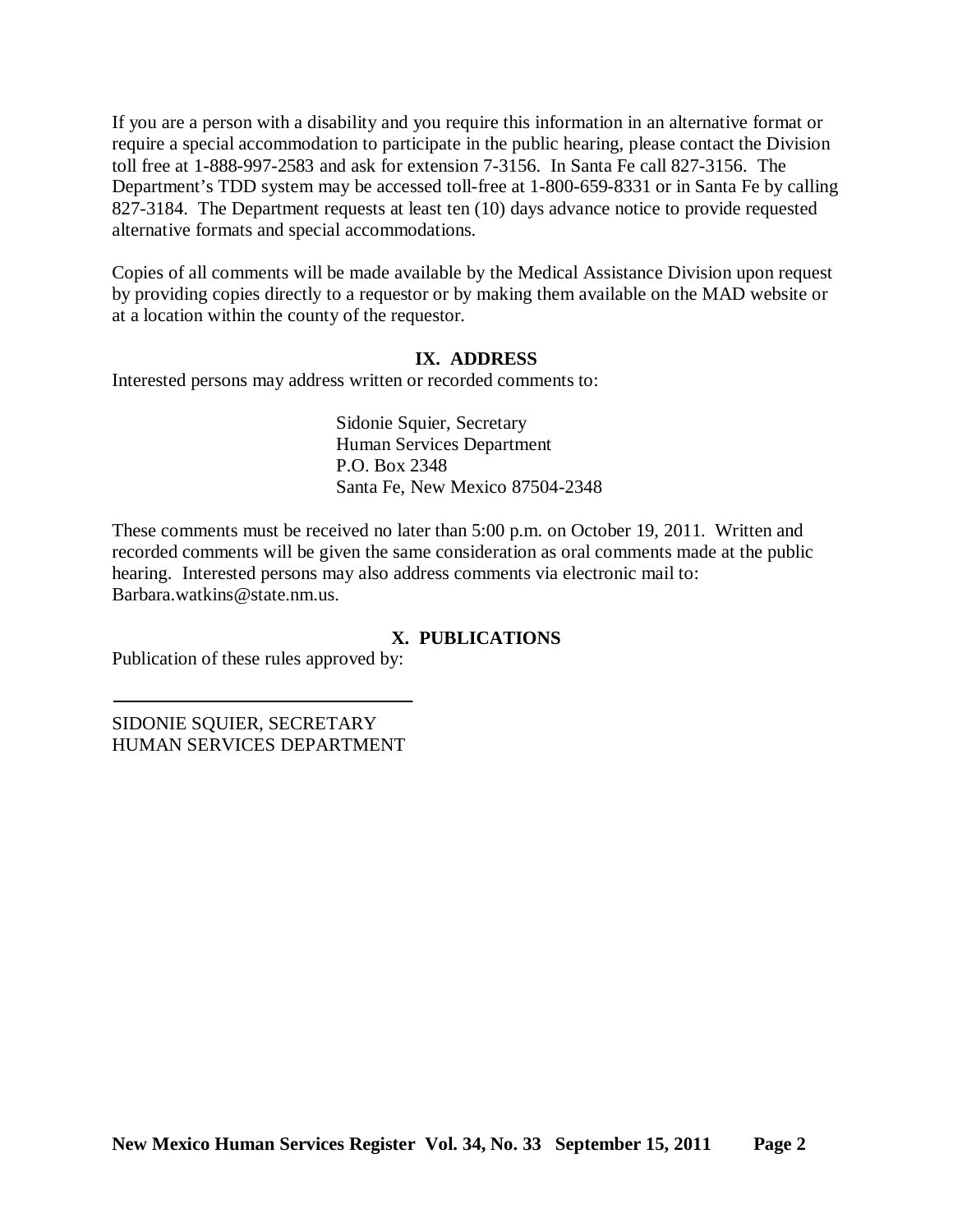### **ITLE 8 SOCIAL SERVICES CHAPTER 302 MEDICAID GENERAL PROVIDER POLICIES PART 2 BILLING FOR MEDICAID SERVICES**

### **8.302.2.10 BILLING INFORMATION:**

A. **Billing for services:** MAD only makes payment to a provider or to the following individuals or organizations for services:

 (1) a government agency or third party with a court order, based on a valid provider payment assignment. See 42 CFR Section 447.10(d)(e); or

 (2) a business agent, such as billing service or accounting firm that provides statements and receives payment in the name of the provider. The agent's compensation must be related to the cost of processing the claims and not based on a percentage of the amount that is billed or collected or dependent upon collection of the payment.

B. **Billing for services from group practitioners or employers of practitioners:** MAD may make payments to a group practice and to an employer of an individual practitioner if the practitioner is required to turn over his fees to the employer as a condition of employment. See 42 CFR 447.10(g) (2)(3). MAD may make payments to a facility where the services are furnished or to a foundation, plan, or similar organization operating as an organized health care delivery system if the facility, foundation, plan, or organization is required by contract to submit claims for an individual practitioner.

C. **Billing for referral services:** A referring provider must submit to the provider receiving the referral, specimen, image, or other record, all information necessary for the provider rendering the service to bill MAD within specified time limits. An eligible recipient or their personal representative or MAD is not responsible for payment if the provider rendering the service fails to obtain this information from the referring provider.

D. **Hospital-based services:** For services that are hospital based, the hospital must provide MAD recipient eligibility and billing information to providers of services within the hospital, including professional components, hospital emergency room physicians, hospital anesthesiologists, and other practitioners for whom the hospital performs admission, patient registration, or the patient intake process. An eligible recipient, their personal representative, or MAD is not responsible for payment if the hospital-based provider does not obtain this information from the hospital as necessary to bill MAD within the specified time limits.

E. **Coordinated service contractors:** Some MAD services are managed by a coordinated service contractor. Contracted services may include behavioral health services, dental services, physical health services, transportation, pharmacy or other benefits as designated by the medical assistance division. The coordinated service contractor may be responsible for any or all aspects of program management, prior authorization, utilization review, claims processing, and issuance of remittance advices and payments. A provider must submit claims to the appropriate coordinated service contractor as directed by MAD.

Reporting of service units: A provider must correctly report service units.<br>(1) For current procedural terminology (CPT) codes or healthcare common pr

 (1) For current procedural terminology (CPT) codes or healthcare common procedural coding system (HCPCS) codes that describe how units associated with time should be billed, providers are to follow those instructions.

 (2) For CPT or HCPCS for services for which the provider is to bill 1 unit per 15 minute or per hour of service, the provider must follow the chart below when the time spent is not exactly 15 minutes or 1 hour.

| time spent                       | number of 15-minute units    | number of 1-hour units that  |
|----------------------------------|------------------------------|------------------------------|
|                                  | that may be billed           | may be billed                |
| Less than 8 minutes              |                              |                              |
|                                  | services that are in their   | services that are in their   |
|                                  | entirety less than 8 minutes | entirety less than 8 minutes |
|                                  | cannot be billed.            | cannot be billed.            |
| 22 minutes<br>8 minutes through  |                              |                              |
| 37 minutes<br>23 minutes through |                              |                              |
| 52 minutes<br>38 minutes through |                              | .75                          |
| 53 minutes through<br>67 minutes |                              |                              |
| 68 minutes through<br>82 minutes |                              | 1.25                         |
| 97 minutes<br>83 minutes through |                              | 1.5                          |

 (3) Only time spent directly working with an eligible recipient to deliver treatment services is counted toward the time codes.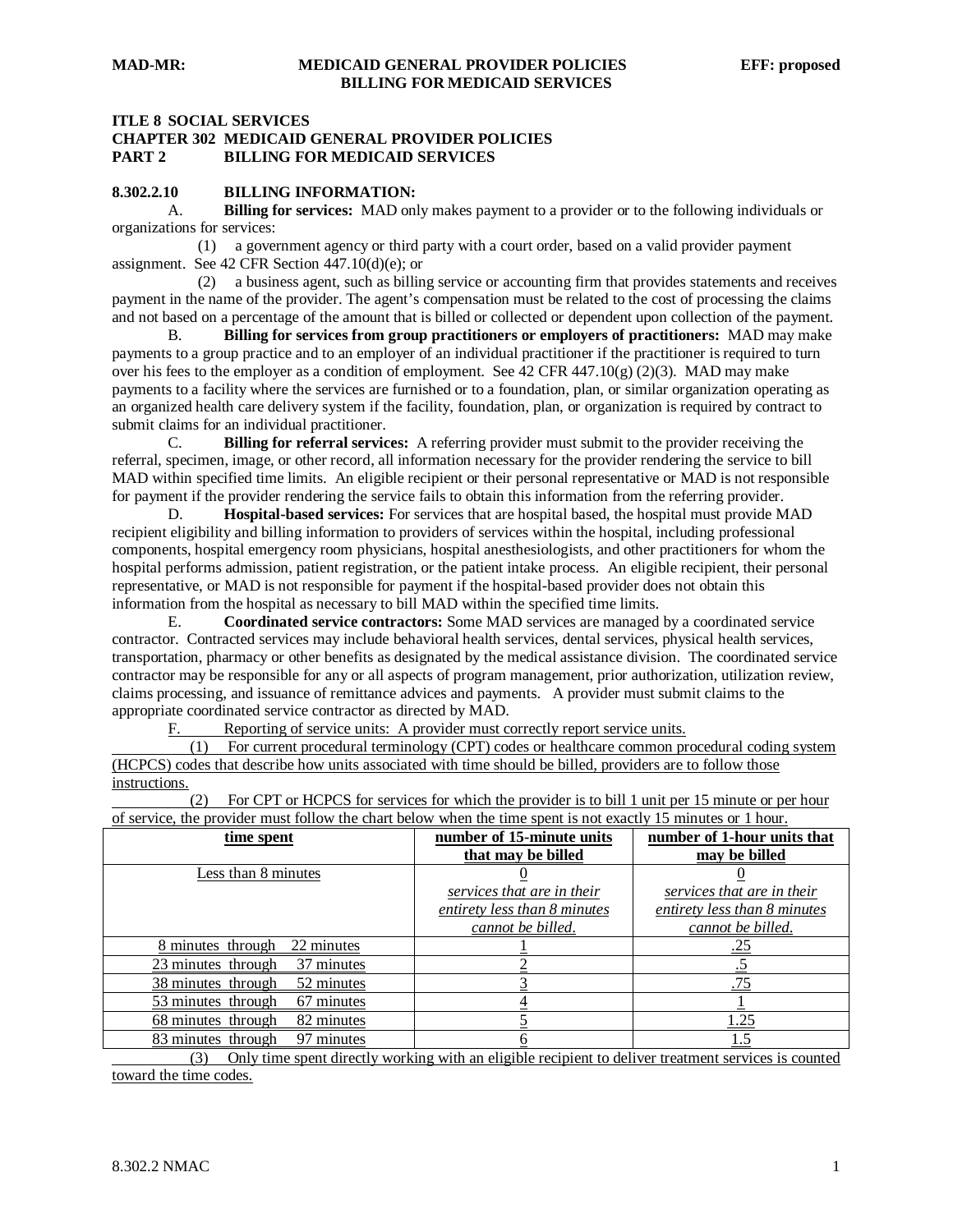(4) Total time spent delivering each service using a timed code must be recorded in the medical record of each eligible recipient. If services provided are appropriately described by using more than one CPT or HCPCS code within a single calendar day, then the total number of units that can be billed is limited to the total treatment time. Providers must assign the most units to the treatment that took the most time.

(5) The units for codes do not take precedence over CMS's national correct coding initiative (NCCI).

(6) Anesthesia units must be billed according to 8.310.5 NMAC*, Anesthesia Services*.

 (7) Units billed by a home and community-based services waiver provider, a behavioral health provider, an early intervention provider, and all rehabilitation services providers must also follow the requirements of this section unless exceptions are specifically stated in published MAD program rules or provider billing instructions.

[2/1/95; 8.302.2.10 NMAC - Rn, 8 NMAC 4.MAD.702.1, 5/1/04; A, 7/1/05; A, 5/1/10; A, 12/1/11]

#### **8.302.2.11 BILLING AND CLAIMS FILING LIMITATIONS:**

A. Claims must be received within the MAD filing limits as determined by the date of receipt by MAD or its selected claims processing contractor.

 (1) Claims for services must be received within 90 calendar days of the date of service unless an alternative filing limit is stated within this section.

 (2) Inpatient hospital and other inpatient facility claims must be received within 90 calendar days of the date of the eligible recipient's discharge, transfer, or otherwise leaving the facility.

 (3) When the provider can document that a claim was filed with another primary payer including medicare, medicaid managed care organizations, medicare replacement plans, or another insurer, the claim must be received within 90 calendar days of the date the other payer paid or denied the claim as reported on the explanation of benefits or remittance advice of the other payer, not to exceed 210 calendar days from the date of service. It is the provider's responsibility to submit the claim to another primary payer within a sufficient timeframe to reasonably allow the primary payer to complete the processing of the claim and also meet the MAD timely filing limit. Denials by the primary payer due to the provider not meeting administrative requirements in filing the claim must be appealed by the provider to the primary payer. The MAD program only considers payment for a claim denied by the other primary payer when under the primary payer's plan the MAD recipient is not eligible, the diagnosis, service or item is not within the scope of the benefits, benefits are exhausted, pre-existing conditions are not covered, or outof-pocket expenses or the deductibles have not been met. MAD will evaluate a claim for further payment including payment toward a deductible, co-insurance, co-payment or other patient responsibility. Claims for payment towards a deductible, co-insurance, co-payment or other patient responsibility must also be received within 90 calendar days of the date of the other payer's payment, not to exceed 210 calendar days from the date of service.

 (4) For an eligible recipient for whom MAD benefits were not established at the time of service but retroactive eligibility has subsequently been established, claims must be received within 120 calendar days of the date the eligibility was added to the eligibility record of MAD or its selected claims processing contractor.

 (5) For a provider of services not enrolled as a MAD provider at the time the services were rendered, including a provider that is in the process of purchasing an enrolled MAD provider entity such as a practice or facility, claims must be received within 90 calendar days of the date the provider is notified of the MAD approval of the provider participation agreement, not to exceed 210 calendar days from the date of service. It is the provider's responsibility to submit a provider participation agreement within a sufficient timeframe to allow completion of the provider enrollment process and submission of the claim within the MAD timely filing limit.

 (6) For claims that were originally paid by a medicaid managed care organization from which the capitation payment is recouped resulting in recoupment of a provider's claim by the managed care organization, the claim must be received within 90 calendar days of the recoupment from the provider.

 (7) For claims that were originally paid by MAD or its selected claims processing contractor and subsequently recouped by MAD or its selected claims processing contractor due to certain claims conflicts such as overlapping duplicate claims, a corrected claim subsequently submitted by the provider must be received within 90 calendar days of the recoupment.

B. The provider is responsible for submitting the claim timely, for tracking the status of the claim and determining the need to resubmit the claim.

 (1) Filing limits are not waived by MAD due to the providers inadequate understanding of the filing limit requirements or insufficient staff to file the claim timely or failure to track pending claims, returns, denials, and payments in order to resubmit the claim or request an adjustment within the specified timely filing limitation.

 (2) A provider must follow up on claims that have been transmitted electronically or on paper in sufficient time to resubmit a claim within the filing limit in the event that a claim is not received by MAD or its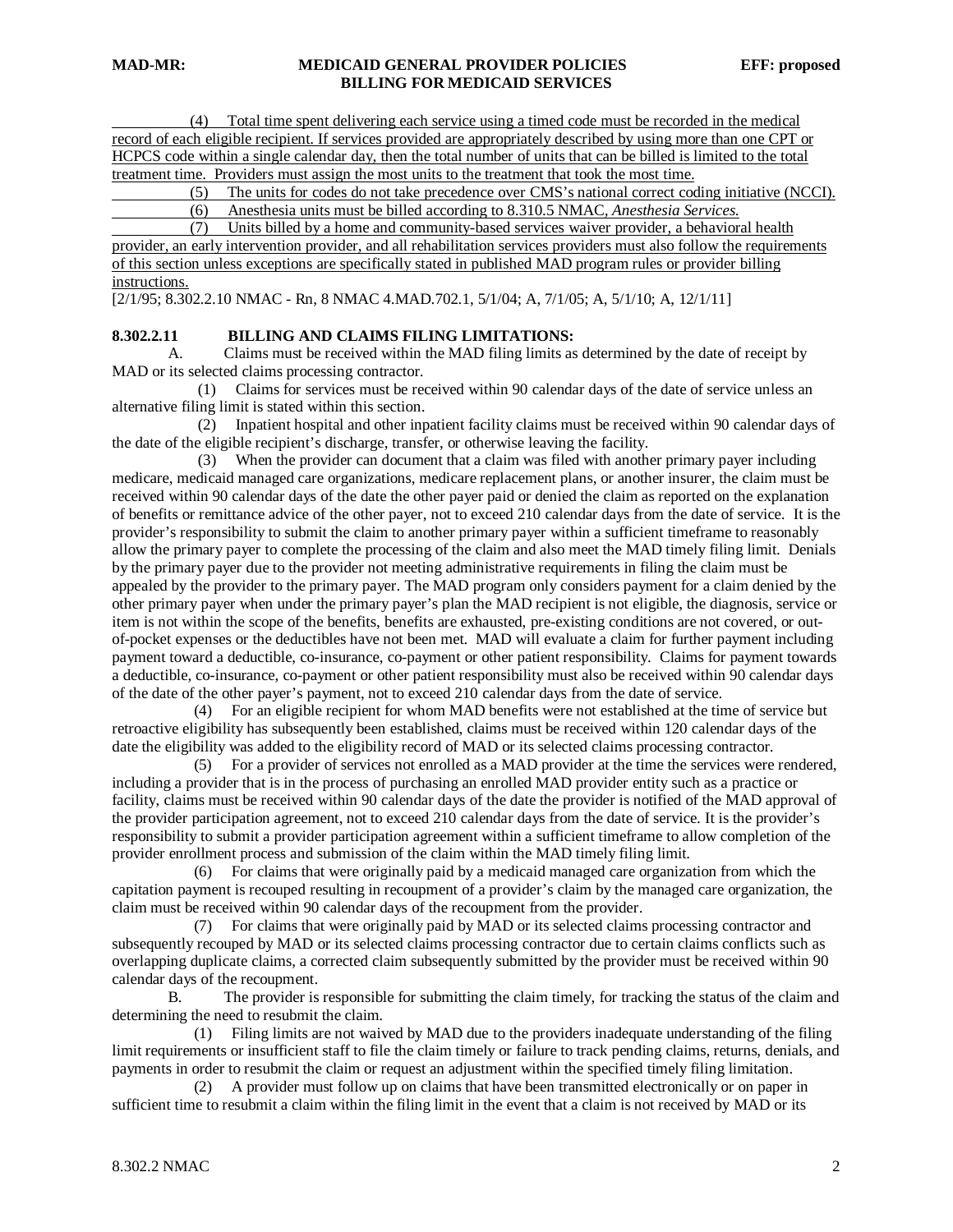selected claims processing contractor. It is the provider's responsibility to re-file an apparently missing claim within the applicable filing limit.

 (3) In the event the provider's claim or part of the claim is returned, denied, or paid at an incorrect amount the provider must resubmit the claim or an adjustment request within 90 calendar days of the date of the return, denial or payment of an incorrect amount, that was submitted in the initial timely filing period. This additional 60 calendar day period is a one-time grace period following the return, denial or mis-payment for a claim that was filed in the initial timely filing period and is based on the remittance advice date or return notice. Additional 60 calendar day grace periods are not allowed. However, within the 90 calendar day grace period the provider may continue to resubmit the claim or adjustment requests until the 90 calendar day grace period has expired.

 (4) Adjustments to claims for which the provider feels additional payment is due, or for which the provider desires to change information previously submitted on the claim, the claim or adjustment request with any necessary explanations must be received by MAD or its selected claims processing contractor with the provider using a MAD-approved adjustment format and supplying all necessary information to process the claim within the one-time 60 calendar day allowed grace period.

C. The eligible recipient or their personal representative is responsible for notifying the provider of MAD eligibility or pending eligibility and when retroactive MAD eligibility is received. When any provider including an enrolled provider, a non-enrolled provider, a managed care organization provider, and an out-ofnetwork provider is informed of a recipient's MAD eligibility, the circumstances under which an eligible recipient or their personal representative can be billed by the provider are limited.

 (1) When the provider is unwilling to accept the eligible recipient as a MAD fee-for-service (FFS) or managed care recipient, the provider must provide the eligible recipient or their personal representative written notification that they have the right to seek treatment with another provider that does accept a MAD fee-for-service or managed care eligible recipient. It is the provider's responsibility to have the eligible recipient or their personal representative receive and sign a statement that they are aware that the proposed service may be covered by MAD if rendered by an approved MAD or MAD managed care organization provider and that by authorizing a nonapproved provider to render the service, that they agree  $\underline{to}$  be held financially responsible for any payment to that provider. A provider may only bill or accept payment for services from an eligible recipient or their personal representative if all the following requirements are satisfied:

 (a) The eligible recipient or their personal representative is advised by the provider before services are furnished that the particular provider does not accept patients whose medical services are paid for by MAD.

 (b) The eligible recipient or their personal representative is advised by the provider regarding the necessity, options, and the estimated charges for the service, and of the option of going to a provider who accepts MAD payment,

 (2) The eligible recipient is financially responsible for payment if a provider's claims are denied because of the eligible recipient's or their personal representative's failure to notify the provider of established eligibility or retroactive eligibility in a timely manner sufficient to allow the provider to meet the filing limit for the claim.

 (3) When a provider is informed of MAD eligibility or pending MAD eligibility prior to rendering a service, the provider cannot bill the eligible recipient or their personal representative for the service even if the claim is denied by MAD or its selected claims processing contractor unless the denial is due to the recipient not being eligible for the MAD program or the service or item is not a benefit of the MAD program. In order to bill the eligible recipient for an item or service that is not a benefit of the program, prior to rendering the service or providing the item the provider must inform the eligible recipient or their personal representative that the service is not covered by the MAD program and obtain a signed statement from the eligible recipient or their personal representative acknowledging such notice. It is the provider's responsibility to understand or confirm the benefits of the MAD program and to inform the eligible recipient or their personal representative when the service is not a benefit of the program and to inform the eligible recipient or their personal representative.

 (4) The provider must accept medicaid payment as payment in full and cannot bill a remaining balance to the eligible recipient or their personal representative other than a MAD allowed copayment, coinsurance or deductible.

 (5) The provider cannot use a statement signed by the eligible recipient or their personal representative to accept responsibility for payment if the claim is denied as the basis to bill an eligible recipient or their personal representative unless such billing is allowed by MAD rules. It is the responsibility of the provider to meet the MAD program requirements for timely filing and other administrative requirements, to provide information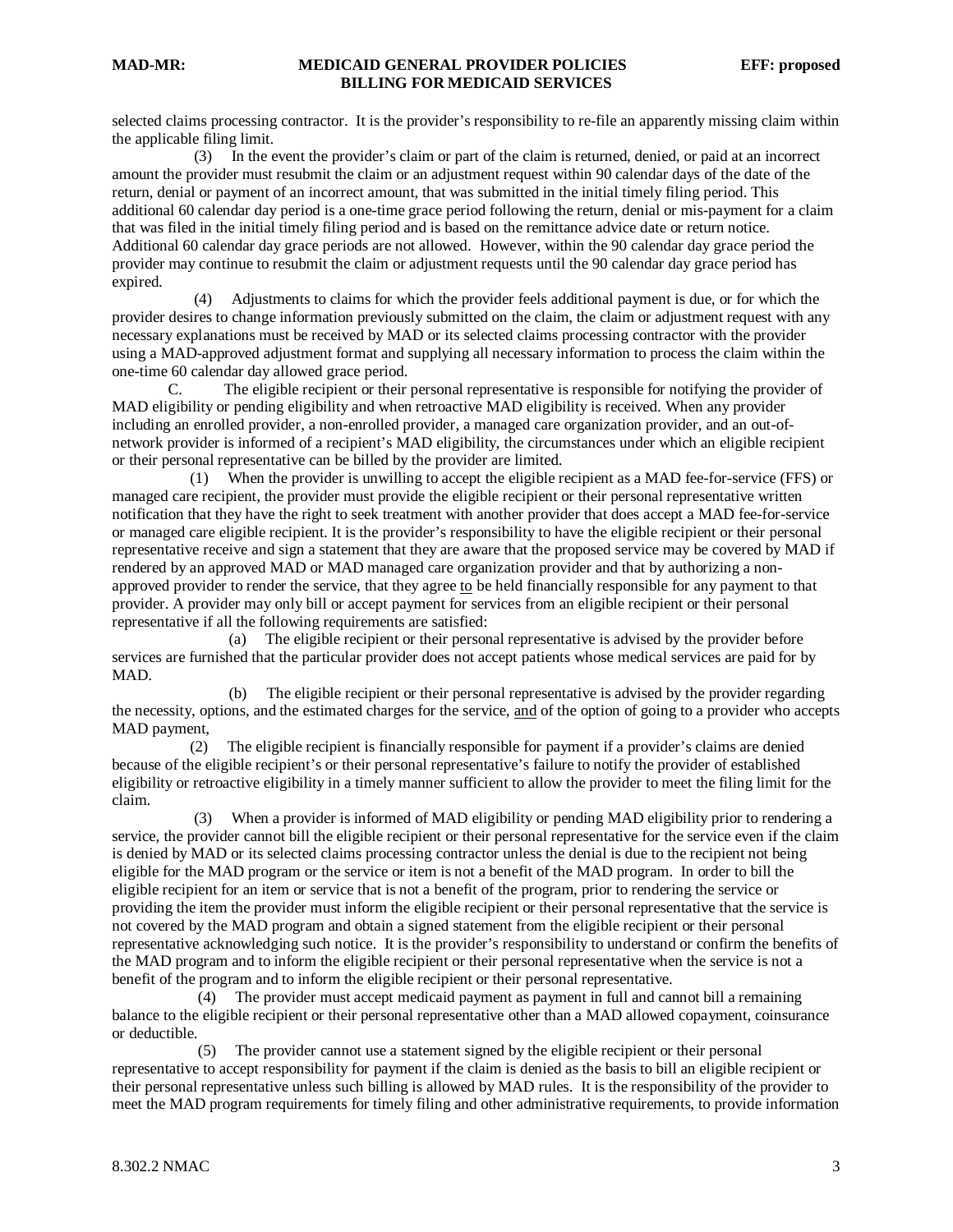### **MAD-MR: MEDICAID GENERAL PROVIDER POLICIES EFF: proposed BILLING FOR MEDICAID SERVICES**

to MAD or its selected claims processing contractor regarding payment issues on a claim, and to accept the decision of MAD or its selected claims processing contractor for a claim. The eligible recipient or their personal representative does not become financially responsible when the provider has failed to met the timely filing and other administrative requirements in filing a claim. The eligible recipient or their personal representative does not become financially responsible for payment for services or items solely because MAD or its selected claims processing contractor denies payment for a claim.

 (6) The provider cannot bill the eligible recipient or their personal representative for charges that are denied for lack of medical necessity or not being an emergency unless the provider determined prior to rendering the service that medical necessity requirements or emergency requirements were not met and informed the eligible recipient that MAD will not pay for the services and the eligible recipient or their personal representative has signed a statement of the choice to proceed with the service or item.

 (7) When a provider has been informed of MAD eligibility or pending MAD eligibility of a recipient, the provider cannot turn an account over to collections or to any other entity intending to collect from the eligible recipient or their personal representative. If a provider has turned an account over for collection, it is the provider's responsibility to retrieve that account from the collection agency and to accept the decision on payment of the claim by MAD or its selected claims processing contractor and to notify the eligible recipient.

D. The filing limit does not apply to overpayments or money being returned to MAD or its selected claims processing contractor.

 (1) If a provider receives payment from another source, such as an indemnity insurance plan, HMO, or responsible third party, after receiving payment from MAD, an amount equal to the lower of either the insurance payment or the amount paid through the medicaid program must be remitted to MAD or its selected claims processing contractor third party liability unit, properly identifying the claim to which the refund applies.

 (2) For claims for which an over-payment was made to the provider, the provider must return the overpayment to MAD or its selected claims processing contractor. The timely filing provisions for payments and adjustments to claims do not apply when the provider is attempting to return an overpayment.

E. MAD or its selected claims processing contractor may waive the filing limit requirement in the following situations:

 (1) An error or delay on the part of MAD or its selected claims processing contractor prevented the claim from being filed correctly within the filing limit period. In considering waiver of a filing limit for a claim for this situation, MAD or its selected claims processing contractor will consider the efforts made by the provider to initially file the claim in a timely manner and the follow up efforts made to secure payment in a timely manner from the other payer.

 (2) The claim was filed within the filing limit period but the claim is being reprocessed or adjusted for issues not related to the filing limit.

 (3) The claim could not be filed timely by the provider because another payer or responsible party could not or did not process the claim timely or provide other information necessary to file the claim timely. In considering a waiver of the filing limit for a claim for this situation, MAD or its selected claims processing contractor will consider the efforts made by the provider to initially file the claim and to follow up on the payment from another payer or responsible party in order to attempt to meet the MAD filing limit.

 (4) A recipient for which MAD or medicare eligibility was established by hearing, appeal, or court order. In considering a waiver of the filing limit for a claim for this situation, MAD or its selected claims processing contractor will consider the efforts made by the provider to file the claim timely after the hearing or court decision.

 (5) The claim is being reprocessed by MAD or its selected claims processing contractor for issues not related to the provider's submission of the claim. These circumstances may include when MAD is implementing retroactive price changes, or reprocessing the claim for accounting purposes.

 (6) The claim was originally paid but recouped by another primary payer. In considering a waiver of the filing limit for a claim for this situation, MAD or its selected claims processing contractor will consider the efforts made by the provider to file the claim timely after the recoupment.

 (7) The claim is from a federal Indian health services facility operating within the federal department of health and human services which is responsible for Native American health care or is a PL 93-638 tribally operated hospital and clinic which must be finalized within two years of the date of service.

 (8) The claim is from a medicaid school-based service program when providing services to a MAD eligible recipient through an individualized education plan or an individualized family service plan to which an initial filing limit of 120 calendar days is applied.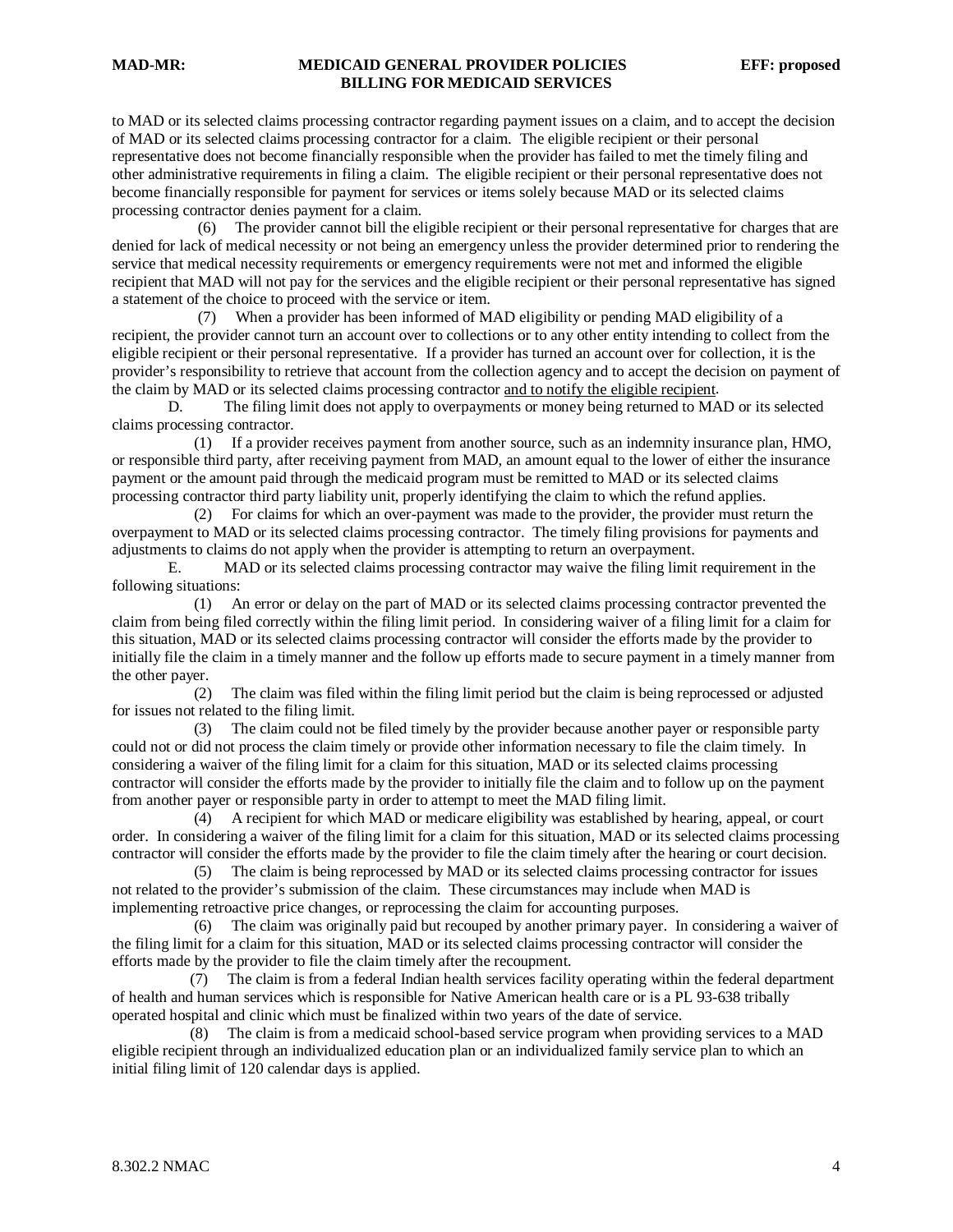### **MAD-MR: MEDICAID GENERAL PROVIDER POLICIES EFF: proposed BILLING FOR MEDICAID SERVICES**

F. The medicaid program is jointly funded through state and federal sources. Claims will not be processed when the federal standards are not met, thereby precluding federal financial participation in payment of the claim.

G. A provider may not bill an eligible recipient or their personal representative for a service or item when a claim is denied due to provider error in filing the claim or failing to meet the timely filing requirements. It is the provider's responsibility to understand or verify the specific MAD program in which an eligible recipient is enrolled, the covered or non-covered status of a service or item, the need for prior authorization for a service or item, and to bill the claim correctly and supply required documentation. The eligible recipient or their personal representative cannot be billed by the provider when a claim is denied because these administrative requirements have not been met.

 (1) The provider cannot bill the eligible recipient or their personal representative for a service or item in the event of a denial of the claim unless the denial is due to the recipient not being eligible for the MAD program; or if the service is not a benefit of the MAD program, prior to rendering the service the provider informed the eligible recipient or their personal representative that the specific service is not covered by the MAD program and obtained a signed statement from the eligible recipient or their personal representative acknowledging such.

 (2) The provider cannot bill the eligible recipient or their personal representative for the service in the event that a payment is recouped by another primary payer and MAD or its selected claims processing contractor determines that the claim will not be reimbursed by MAD or its selected claims processing contractor.

 (3) The provider cannot turn an account over to collections or to any other factor intending to collect from the eligible recipient or their personal representative. If a provider has turned an account over to a collection agency, it is the provider's responsibility to retrieve that account back from the collection agency and to accept the decision on payment of the claim by MAD or its selected claims processing contractor.

H. When documentation is required to show the provider met applicable filing limits, the date a claim is received by MAD or its selected claims processing contractor will be documented by the date on the claim control number (TCN) as assigned by MAD or its selected claims processing contractor. Documentation of timely filing when another third party payer, including medicare, is involved will be accepted as documented on explanation of benefits payment dates and reason codes from the third party. Documentation may be required to be submitted with the claim.

[2/1/95; 8.302.2.11 NMAC - Rn, 8 NMAC 4.MAD.702.2 & A, 5/1/04; A, 5/1/10; A, 12/1/11]

**8.302.2.12 BILLING FOR DUAL-ELIGIBLE MEDICAID RECIPIENTS:** To receive payment for services furnished to a MAD eligible recipient who is also entitled to medicare, a provider must first bill the appropriate medicare payer. The medicare payer pays the medicare covered portion of the bill. After medicare payment, MAD pays the amount the medicare payer determines is owed for copayments, co insurance and deductibles, subject to medicaid reimbursement limitations. When the medicare payment amount exceeds the amount that MAD would have allowed for the service, no further payment is made for the coinsurance, deductible, or copayment. The claim is considered paid in full. The provider may not collect any remaining portion of the medicare coinsurance, deductible, or copayment from the eligible recipient or their personal representative. For behavioral health professional services for which medicare part B applies to a [50 percent] "psych reduction" to the provider payment and increases the eligible recipient coinsurance rate, medicare coinsurance and deductible amounts are paid at an amount that allows the provider to receive 80 percent of the medicare allowed amount even if such amount exceeds the MAD allowed amount for the service. A provider must accept assignment on medicare claims for MAD eligible recipients. A provider who chooses not to participate in medicare or accept assignment on a medicare claim must inform the MAD eligible recipient or their personal representative that the provider is not a medicare provider or will not accept assignment; and that because of those provider choices, MAD cannot pay for the service. Additionally, the provider must inform the MAD eligible recipient or their personal representative of the estimated amount for which the eligible recipient will be responsible, that the service is available from other providers who will accept assignment on a medicare claim, and identify an alternative provider to whom the eligible recipient may seek services. The provider cannot bill a dually eligible MAD recipient for a service that medicare cannot pay because the provider chooses not to participate in medicare, or which MAD cannot pay because the provider chooses not to accept assignment on a claim, without the expressed consent of the MAD eligible recipient or their personal representative even when the medicare eligibility is established retro-actively and covers the date of service.

A. **Claim crossover:** If there is sufficient information for medicare to identify an individual as a MAD eligible recipient, medicare may send payment information directly to the MAD claims processing contractor in a form known as a "cross-over claim". In all cases where claims fail to crossover automatically to MAD, a